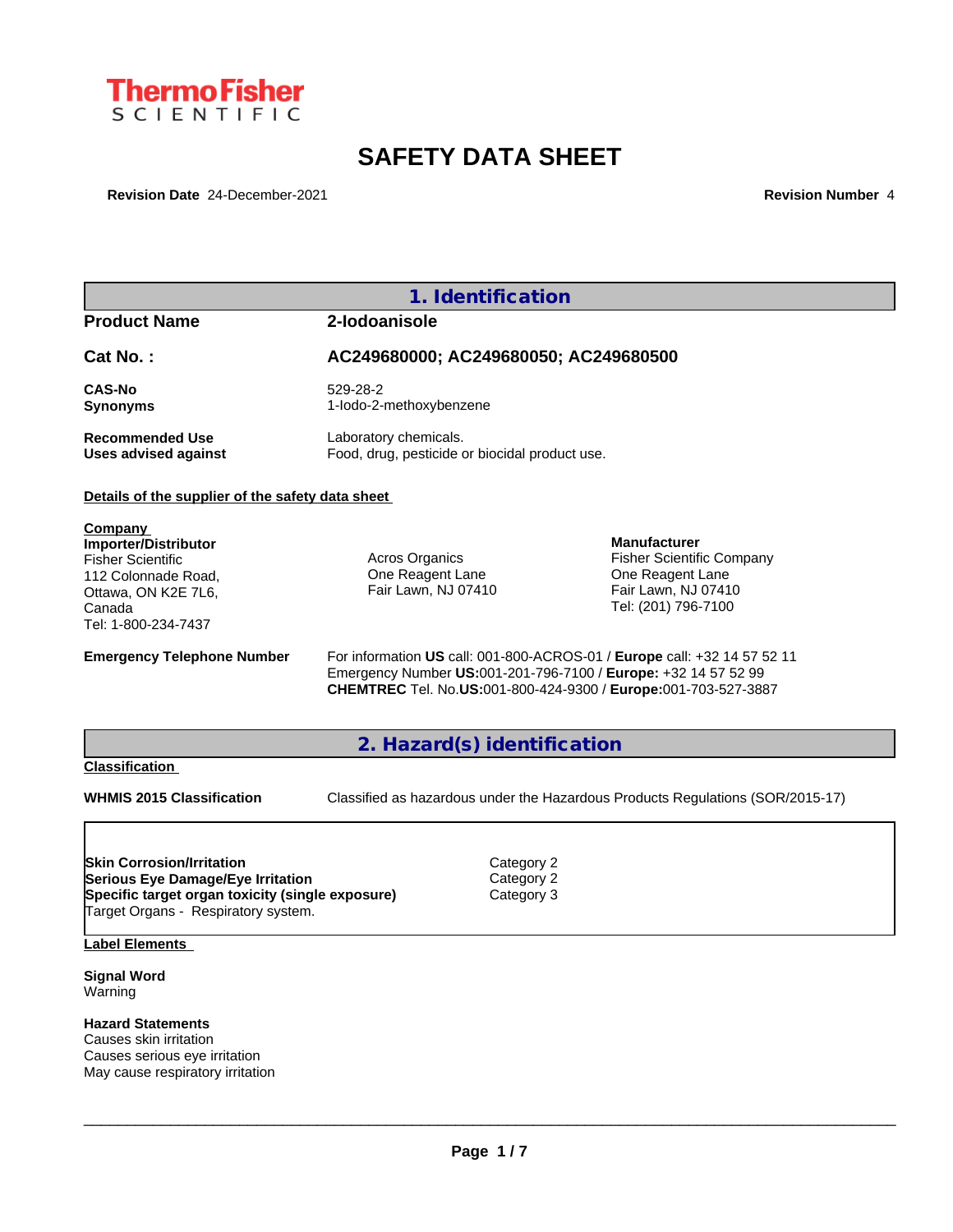

#### **Precautionary Statements Prevention**

Avoid breathing dust/fume/gas/mist/vapors/spray Wash face, hands and any exposed skin thoroughly after handling Use only outdoors or in a well-ventilated area Wear protective gloves/protective clothing/eye protection/face protection **Response** IF ON SKIN: Wash with plenty of soap and water IF INHALED: Remove person to fresh air and keep comfortable for breathing IF IN EYES: Rinse cautiously with water for several minutes. Remove contact lenses, if present and easy to do. Continue rinsing Call a POISON CENTER/ doctor if you feel unwell Take off contaminated clothing **Storage** Store in a well-ventilated place. Keep container tightly closed Store locked up **Disposal** Dispose of contents/container to an approved waste disposal plant

 $\_$  ,  $\_$  ,  $\_$  ,  $\_$  ,  $\_$  ,  $\_$  ,  $\_$  ,  $\_$  ,  $\_$  ,  $\_$  ,  $\_$  ,  $\_$  ,  $\_$  ,  $\_$  ,  $\_$  ,  $\_$  ,  $\_$  ,  $\_$  ,  $\_$  ,  $\_$  ,  $\_$  ,  $\_$  ,  $\_$  ,  $\_$  ,  $\_$  ,  $\_$  ,  $\_$  ,  $\_$  ,  $\_$  ,  $\_$  ,  $\_$  ,  $\_$  ,  $\_$  ,  $\_$  ,  $\_$  ,  $\_$  ,  $\_$  ,

## **Other Hazards**

Light sensitive

# **3. Composition/Information on Ingredients**

| ent<br>or                                           | -N/                | .<br>'araimbe |
|-----------------------------------------------------|--------------------|---------------|
| .mathovi<br>веі<br>יומרי<br>an<br>$\cdot$<br>11 J.A | ററ-<br>$\sim$<br>. | ື້<br>--      |

|                                 | 4. First-aid measures                                                                                                                           |
|---------------------------------|-------------------------------------------------------------------------------------------------------------------------------------------------|
| <b>Eye Contact</b>              | Rinse immediately with plenty of water, also under the eyelids, for at least 15 minutes. Get<br>medical attention.                              |
| <b>Skin Contact</b>             | Wash off immediately with plenty of water for at least 15 minutes. Get medical attention.                                                       |
| <b>Inhalation</b>               | Remove to fresh air. Get medical attention. If not breathing, give artificial respiration.                                                      |
| Ingestion                       | Do NOT induce vomiting. Get medical attention.                                                                                                  |
| Most important symptoms/effects | Difficulty in breathing. Inhalation of high vapor concentrations may cause symptoms like<br>headache, dizziness, tiredness, nausea and vomiting |
| <b>Notes to Physician</b>       | Treat symptomatically                                                                                                                           |
|                                 | 5. Fire-fighting measures                                                                                                                       |
|                                 |                                                                                                                                                 |

| <b>Suitable Extinguishing Media</b> | Water spray, carbon dioxide (CO2), dry chemical, alcohol-resistant foam. |
|-------------------------------------|--------------------------------------------------------------------------|
| Unsuitable Extinguishing Media      | No information available                                                 |
| <b>Flash Point</b>                  | > 110 °C / > 230 °F                                                      |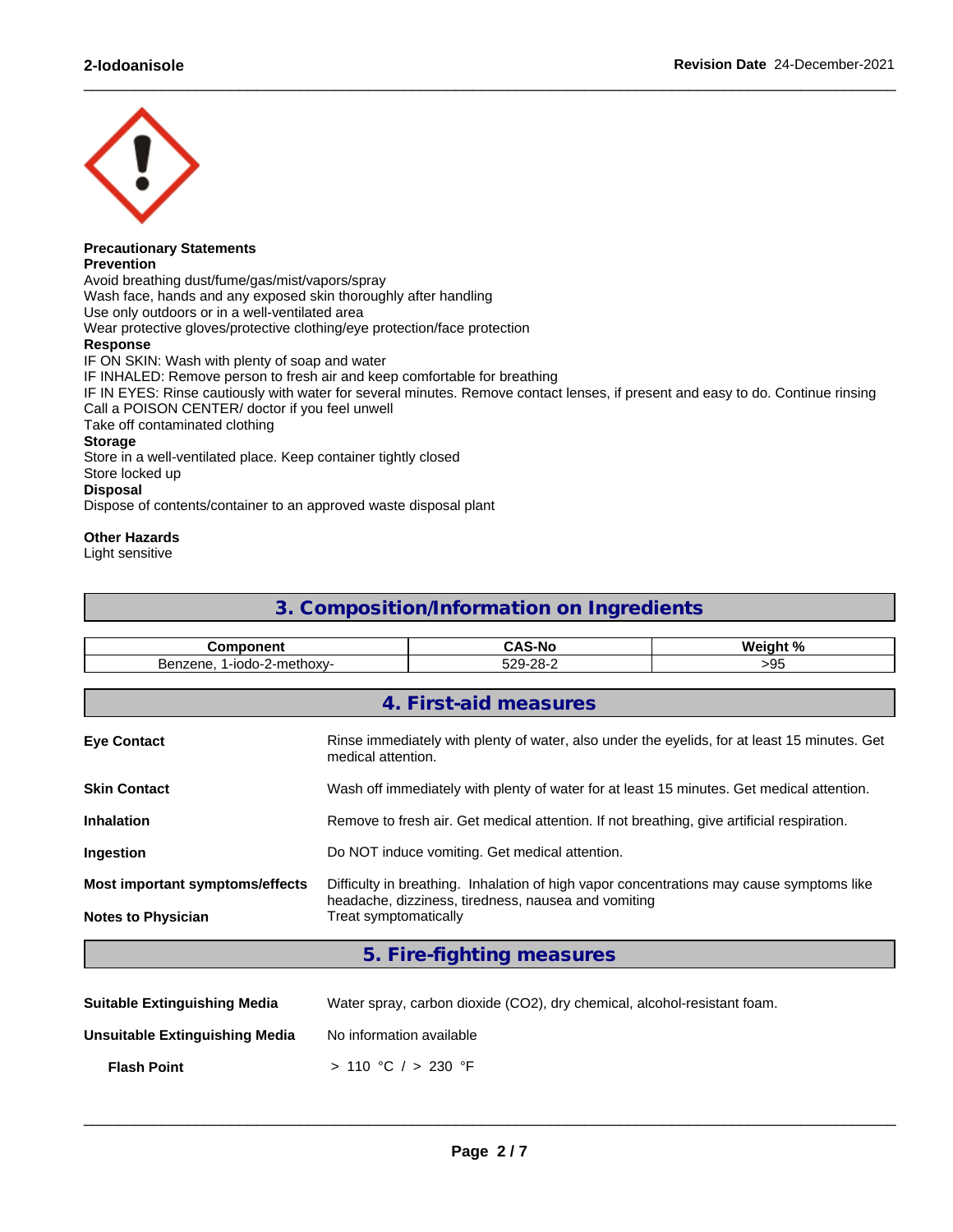| Method -                                                         | No information available |
|------------------------------------------------------------------|--------------------------|
| <b>Autoignition Temperature</b><br><b>Explosion Limits</b>       | No information available |
| <b>Upper</b>                                                     | No data available        |
| Lower                                                            | No data available        |
| <b>Sensitivity to Mechanical Impact No information available</b> |                          |
| Sensitivity to Static Discharge No information available         |                          |

### **Specific Hazards Arising from the Chemical**

Keep product and empty container away from heat and sources of ignition.

#### **Hazardous Combustion Products**

Carbon monoxide (CO). Carbon dioxide (CO2). Hydrogen iodide.

#### **Protective Equipment and Precautions for Firefighters**

As in any fire, wear self-contained breathing apparatus pressure-demand, MSHA/NIOSH (approved or equivalent) and full protective gear. Thermal decomposition can lead to release of irritating gases and vapors.

| <u>NFPA</u><br><b>Health</b>                                    | <b>Flammability</b>            | <b>Instability</b>                                                                                                                                                   | <b>Physical hazards</b><br>N/A |
|-----------------------------------------------------------------|--------------------------------|----------------------------------------------------------------------------------------------------------------------------------------------------------------------|--------------------------------|
|                                                                 | 6. Accidental release measures |                                                                                                                                                                      |                                |
| <b>Personal Precautions</b><br><b>Environmental Precautions</b> | Information.                   | Ensure adequate ventilation. Use personal protective equipment as required.<br>Should not be released into the environment. See Section 12 for additional Ecological |                                |

 $\_$  ,  $\_$  ,  $\_$  ,  $\_$  ,  $\_$  ,  $\_$  ,  $\_$  ,  $\_$  ,  $\_$  ,  $\_$  ,  $\_$  ,  $\_$  ,  $\_$  ,  $\_$  ,  $\_$  ,  $\_$  ,  $\_$  ,  $\_$  ,  $\_$  ,  $\_$  ,  $\_$  ,  $\_$  ,  $\_$  ,  $\_$  ,  $\_$  ,  $\_$  ,  $\_$  ,  $\_$  ,  $\_$  ,  $\_$  ,  $\_$  ,  $\_$  ,  $\_$  ,  $\_$  ,  $\_$  ,  $\_$  ,  $\_$  ,

**Methods for Containment and Clean** Soak up with inert absorbent material. Keep in suitable, closed containers for disposal. **Up**

|                            | 7. Handling and storage                                                                                                                                          |
|----------------------------|------------------------------------------------------------------------------------------------------------------------------------------------------------------|
| <b>Handling</b>            | Wear personal protective equipment/face protection. Ensure adequate ventilation. Do not<br>get in eyes, on skin, or on clothing. Avoid ingestion and inhalation. |
| Storage.                   | Keep containers tightly closed in a dry, cool and well-ventilated place. Incompatible<br>Materials. Strong oxidizing agents. Strong bases.                       |
|                            | 8. Exposure controls / personal protection                                                                                                                       |
| <b>Exposure Guidelines</b> | This product does not contain any hazardous materials with occupational exposure<br>limitsestablished by the region specific regulatory bodies.                  |

#### **Engineering Measures**

Ensure that eyewash stations and safety showers are close to the workstation location. Ensure adequate ventilation, especially in confined areas.

Wherever possible, engineering control measures such as the isolation or enclosure of the process, the introduction of process or equipment changes to minimise release or contact, and the use of properly designed ventilation systems, should be adopted to control hazardous materials at source

#### **Personal protective equipment**

| <b>Eve Protection</b><br><b>Hand Protection</b> | Protective gloves                    | Wear safety glasses with side shields (or goggles) Goggles |                        |
|-------------------------------------------------|--------------------------------------|------------------------------------------------------------|------------------------|
| <b>Glove material</b>                           | <b>Breakthrough time</b>             | <b>Glove thickness</b>                                     | <b>Glove comments</b>  |
| Viton $(R)$                                     | See manufacturers<br>recommendations | -                                                          | Splash protection only |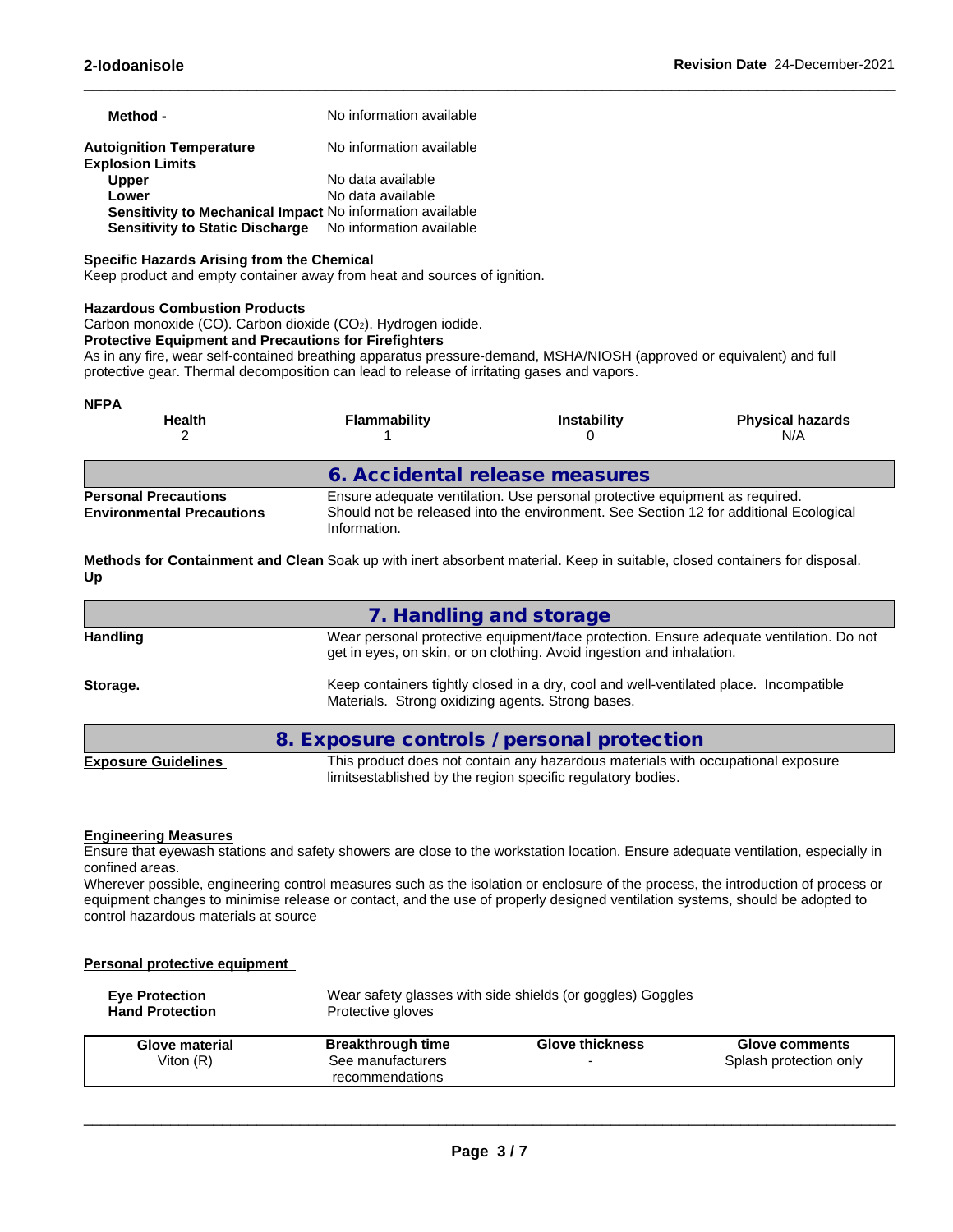Inspect gloves before use. observe the instructions regarding permeability and breakthrough time which are provided by the supplier of the gloves. (Refer to manufacturer/supplier for information) gloves are suitable for the task: Chemical compatability, Dexterity, Operational conditions, User susceptibility, e.g. sensitisation effects, also take into consideration the specific local conditions under which the product is used, such as the danger of cuts, abrasion. gloves with care avoiding skin contamination.

 $\_$  ,  $\_$  ,  $\_$  ,  $\_$  ,  $\_$  ,  $\_$  ,  $\_$  ,  $\_$  ,  $\_$  ,  $\_$  ,  $\_$  ,  $\_$  ,  $\_$  ,  $\_$  ,  $\_$  ,  $\_$  ,  $\_$  ,  $\_$  ,  $\_$  ,  $\_$  ,  $\_$  ,  $\_$  ,  $\_$  ,  $\_$  ,  $\_$  ,  $\_$  ,  $\_$  ,  $\_$  ,  $\_$  ,  $\_$  ,  $\_$  ,  $\_$  ,  $\_$  ,  $\_$  ,  $\_$  ,  $\_$  ,  $\_$  ,

#### **Respiratory Protection**

No protective equipment is needed under normal use conditions.

#### **Environmental exposure controls**

No information available.

#### **Hygiene Measures**

Handle in accordance with good industrial hygiene and safety practice. Keep away from food, drink and animal feeding stuffs. Do not eat, drink or smoke when using this product. Remove and wash contaminated clothing and gloves, including the inside, before re-use. Wash hands before breaks and after work.

|                                         | 9. Physical and chemical properties      |
|-----------------------------------------|------------------------------------------|
| <b>Physical State</b>                   | Liquid                                   |
| Appearance                              | Yellow                                   |
| Odor                                    | No information available                 |
| <b>Odor Threshold</b>                   | No information available                 |
| рH                                      | No information available                 |
| <b>Melting Point/Range</b>              | No data available                        |
| <b>Boiling Point/Range</b>              | 238 - 240 °C / 460.4 - 464 °F @ 760 mmHg |
| <b>Flash Point</b>                      | > 110 °C / > 230 °F                      |
| <b>Evaporation Rate</b>                 | No information available                 |
| Flammability (solid,gas)                | Not applicable                           |
| <b>Flammability or explosive limits</b> |                                          |
| <b>Upper</b>                            | No data available                        |
| Lower                                   | No data available                        |
| <b>Vapor Pressure</b>                   | No information available                 |
| <b>Vapor Density</b>                    | 8.07                                     |
| <b>Specific Gravity</b>                 | 1.790                                    |
| <b>Solubility</b>                       | No information available                 |
| Partition coefficient; n-octanol/water  | No data available                        |
| <b>Autoignition Temperature</b>         | No information available                 |
| <b>Decomposition Temperature</b>        | No information available                 |
| <b>Viscosity</b>                        | No information available                 |
| <b>Molecular Formula</b>                | C7 H7 I O                                |
| <b>Molecular Weight</b>                 | 234.04                                   |
|                                         |                                          |

## **10. Stability and reactivity**

| <b>Reactive Hazard</b>          | None known, based on information available                                                                |
|---------------------------------|-----------------------------------------------------------------------------------------------------------|
| <b>Stability</b>                | Light sensitive.                                                                                          |
| <b>Conditions to Avoid</b>      | Incompatible products. Excess heat. Exposure to light.                                                    |
| Incompatible Materials          | Strong oxidizing agents, Strong bases                                                                     |
|                                 | Hazardous Decomposition Products Carbon monoxide (CO), Carbon dioxide (CO <sub>2</sub> ), Hydrogen iodide |
| <b>Hazardous Polymerization</b> | Hazardous polymerization does not occur.                                                                  |
| <b>Hazardous Reactions</b>      | None under normal processing.                                                                             |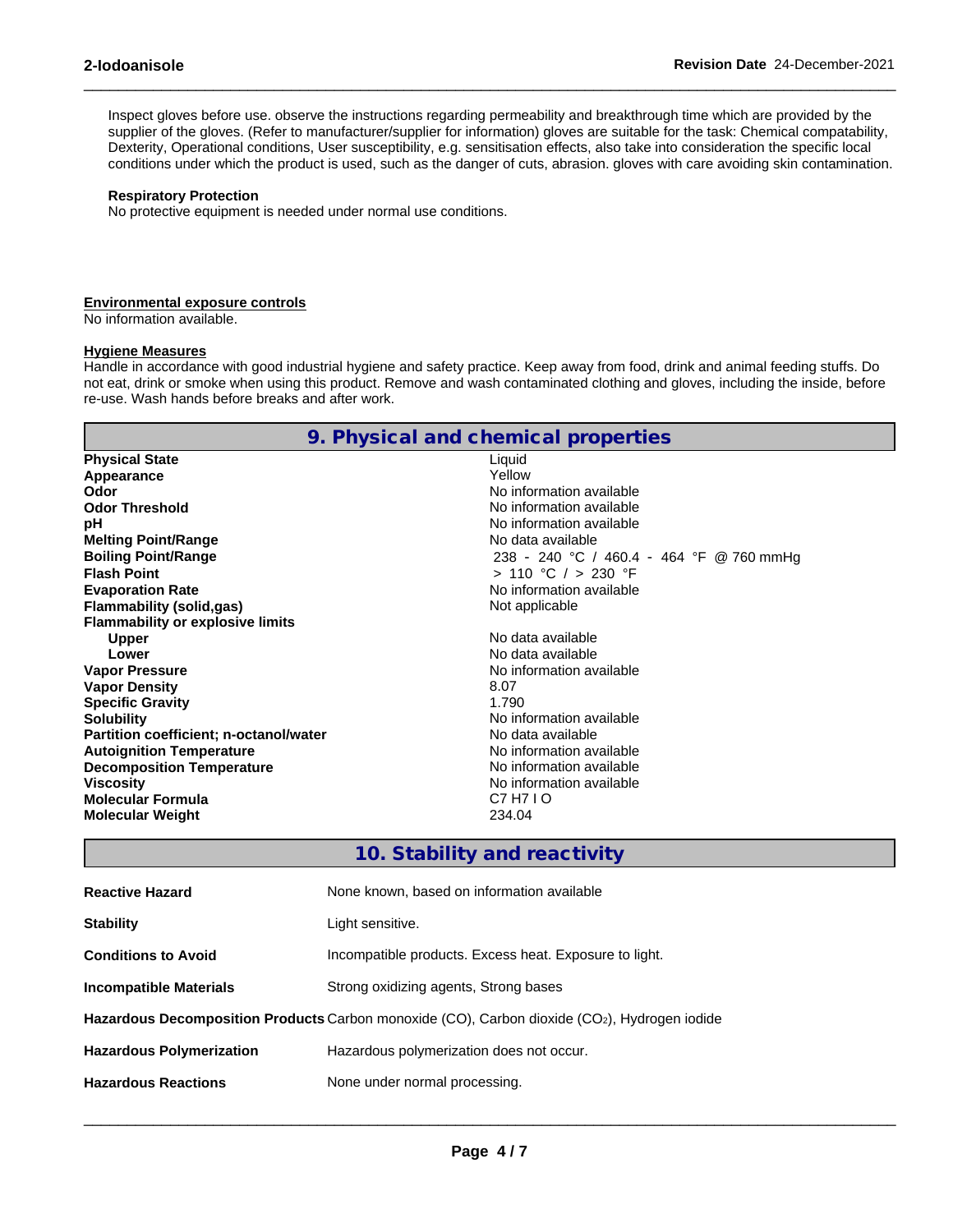|                                                                                            |               |                                                                                                                                                                                                                                                                       | 11. Toxicological information |              |             |            |  |  |  |
|--------------------------------------------------------------------------------------------|---------------|-----------------------------------------------------------------------------------------------------------------------------------------------------------------------------------------------------------------------------------------------------------------------|-------------------------------|--------------|-------------|------------|--|--|--|
| <b>Acute Toxicity</b>                                                                      |               |                                                                                                                                                                                                                                                                       |                               |              |             |            |  |  |  |
| <b>Product Information</b>                                                                 |               | No acute toxicity information is available for this product                                                                                                                                                                                                           |                               |              |             |            |  |  |  |
| <b>Component Information</b><br><b>Toxicologically Synergistic</b><br><b>Products</b>      |               | No information available                                                                                                                                                                                                                                              |                               |              |             |            |  |  |  |
| Delayed and immediate effects as well as chronic effects from short and long-term exposure |               |                                                                                                                                                                                                                                                                       |                               |              |             |            |  |  |  |
| <b>Irritation</b>                                                                          |               | No information available                                                                                                                                                                                                                                              |                               |              |             |            |  |  |  |
| Sensitization                                                                              |               | No information available                                                                                                                                                                                                                                              |                               |              |             |            |  |  |  |
| Carcinogenicity                                                                            |               | The table below indicates whether each agency has listed any ingredient as a carcinogen.                                                                                                                                                                              |                               |              |             |            |  |  |  |
| <b>Component</b>                                                                           | <b>CAS-No</b> | <b>IARC</b>                                                                                                                                                                                                                                                           | <b>NTP</b>                    | <b>ACGIH</b> | <b>OSHA</b> | Mexico     |  |  |  |
| Benzene,<br>1-iodo-2-methoxy-                                                              | 529-28-2      | Not listed                                                                                                                                                                                                                                                            | Not listed                    | Not listed   | Not listed  | Not listed |  |  |  |
| <b>Mutagenic Effects</b>                                                                   |               | No information available                                                                                                                                                                                                                                              |                               |              |             |            |  |  |  |
| <b>Reproductive Effects</b>                                                                |               | No information available.                                                                                                                                                                                                                                             |                               |              |             |            |  |  |  |
| <b>Developmental Effects</b>                                                               |               | No information available.                                                                                                                                                                                                                                             |                               |              |             |            |  |  |  |
| <b>Teratogenicity</b>                                                                      |               | No information available.                                                                                                                                                                                                                                             |                               |              |             |            |  |  |  |
| <b>STOT - single exposure</b><br><b>STOT - repeated exposure</b>                           |               | Respiratory system<br>None known                                                                                                                                                                                                                                      |                               |              |             |            |  |  |  |
| <b>Aspiration hazard</b>                                                                   |               | No information available                                                                                                                                                                                                                                              |                               |              |             |            |  |  |  |
| delayed                                                                                    |               | Symptoms / effects, both acute and Inhalation of high vapor concentrations may cause symptoms like headache, dizziness,<br>tiredness, nausea and vomiting                                                                                                             |                               |              |             |            |  |  |  |
| <b>Endocrine Disruptor Information</b>                                                     |               | No information available                                                                                                                                                                                                                                              |                               |              |             |            |  |  |  |
| <b>Other Adverse Effects</b>                                                               |               | The toxicological properties have not been fully investigated.                                                                                                                                                                                                        |                               |              |             |            |  |  |  |
|                                                                                            |               |                                                                                                                                                                                                                                                                       | 12. Ecological information    |              |             |            |  |  |  |
| <b>Ecotoxicity</b><br>Do not empty into drains.                                            |               |                                                                                                                                                                                                                                                                       |                               |              |             |            |  |  |  |
| <b>Persistence and Degradability</b>                                                       |               | Insoluble in water May persist based on information available.                                                                                                                                                                                                        |                               |              |             |            |  |  |  |
| <b>Bioaccumulation/ Accumulation</b>                                                       |               | No information available.                                                                                                                                                                                                                                             |                               |              |             |            |  |  |  |
| <b>Mobility</b>                                                                            |               | Is not likely mobile in the environment due its low water solubility.                                                                                                                                                                                                 |                               |              |             |            |  |  |  |
|                                                                                            |               |                                                                                                                                                                                                                                                                       | 13. Disposal considerations   |              |             |            |  |  |  |
| <b>Waste Disposal Methods</b>                                                              |               | Chemical waste generators must determine whether a discarded chemical is classified as a<br>hazardous waste. Chemical waste generators must also consult local, regional, and<br>national hazardous waste regulations to ensure complete and accurate classification. |                               |              |             |            |  |  |  |
|                                                                                            |               |                                                                                                                                                                                                                                                                       | 14. Transport information     |              |             |            |  |  |  |
| <b>DOT</b>                                                                                 |               | Not regulated                                                                                                                                                                                                                                                         |                               |              |             |            |  |  |  |
| <b>TDG</b>                                                                                 |               | Not regulated                                                                                                                                                                                                                                                         |                               |              |             |            |  |  |  |
| <u>IATA</u>                                                                                |               | Not regulated                                                                                                                                                                                                                                                         |                               |              |             |            |  |  |  |

 $\_$  ,  $\_$  ,  $\_$  ,  $\_$  ,  $\_$  ,  $\_$  ,  $\_$  ,  $\_$  ,  $\_$  ,  $\_$  ,  $\_$  ,  $\_$  ,  $\_$  ,  $\_$  ,  $\_$  ,  $\_$  ,  $\_$  ,  $\_$  ,  $\_$  ,  $\_$  ,  $\_$  ,  $\_$  ,  $\_$  ,  $\_$  ,  $\_$  ,  $\_$  ,  $\_$  ,  $\_$  ,  $\_$  ,  $\_$  ,  $\_$  ,  $\_$  ,  $\_$  ,  $\_$  ,  $\_$  ,  $\_$  ,  $\_$  ,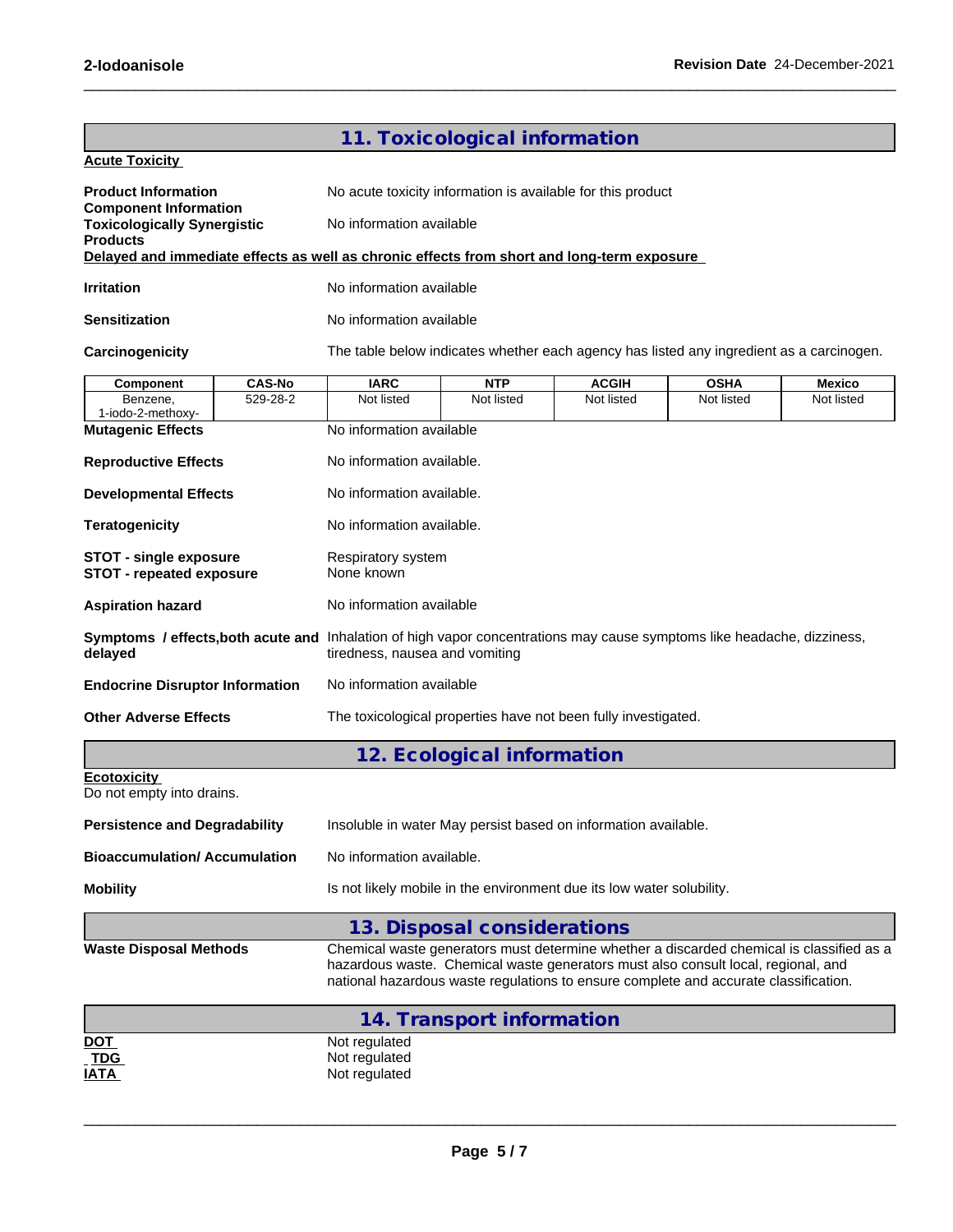**IMDG/IMO** Not regulated

# **15. Regulatory information**

 $\_$  ,  $\_$  ,  $\_$  ,  $\_$  ,  $\_$  ,  $\_$  ,  $\_$  ,  $\_$  ,  $\_$  ,  $\_$  ,  $\_$  ,  $\_$  ,  $\_$  ,  $\_$  ,  $\_$  ,  $\_$  ,  $\_$  ,  $\_$  ,  $\_$  ,  $\_$  ,  $\_$  ,  $\_$  ,  $\_$  ,  $\_$  ,  $\_$  ,  $\_$  ,  $\_$  ,  $\_$  ,  $\_$  ,  $\_$  ,  $\_$  ,  $\_$  ,  $\_$  ,  $\_$  ,  $\_$  ,  $\_$  ,  $\_$  ,

#### **International Inventories**

| Component                  | <b>CAS-No</b> | <b>DSL</b>   | <b>NDSL</b> | <b>TSCA</b> | <b>TSCA Inventory</b><br>notification -<br><b>Active-Inactive</b> |      | <b>EINECS</b> | <b>ELINCS</b> | <b>NLP</b>   |
|----------------------------|---------------|--------------|-------------|-------------|-------------------------------------------------------------------|------|---------------|---------------|--------------|
| Benzene, 1-iodo-2-methoxy- | 529-28-2      |              |             |             | <b>INACTIVE</b>                                                   |      | 208-456-4     |               |              |
|                            |               |              |             |             |                                                                   |      |               |               |              |
| <b>Component</b>           | <b>CAS-No</b> | <b>IECSC</b> | <b>KECL</b> | <b>ENCS</b> | <b>ISHL</b>                                                       | TCSI | <b>AICS</b>   | <b>NZIoC</b>  | <b>PICCS</b> |
| Benzene, 1-iodo-2-methoxy- | 529-28-2      |              | IKE-05-0751 |             |                                                                   | ⌒    |               |               |              |
|                            |               |              | 4           |             |                                                                   |      |               |               |              |

#### **Legend:**

X - Listed '-' - Not Listed

**KECL** - NIER number or KE number (http://ncis.nier.go.kr/en/main.do)

**DSL/NDSL** - Canadian Domestic Substances List/Non-Domestic Substances List

**TSCA** - United States Toxic Substances Control Act Section 8(b) Inventory

**EINECS/ELINCS** - European Inventory of Existing Commercial Chemical Substances/EU List of Notified Chemical Substances

**IECSC** - Chinese Inventory of Existing Chemical Substances

**KECL** - Korean Existing and Evaluated Chemical Substances

**ENCS** - Japanese Existing and New Chemical Substances

**AICS** - Australian Inventory of Chemical Substances

**PICCS** - Philippines Inventory of Chemicals and Chemical Substances

### **Canada**

SDS in compliance with provisions of information as set out in Canadian Standard - Part 4, Schedule 1 and 2 of the Hazardous Products Regulations (HPR) and meets the requirements of the HPR (Paragraph 13(1)(a) of the Hazardous Products Act (HPA)).

#### **Other International Regulations**

#### **Authorisation/Restrictions according to EU REACH**

#### **Safety, health and environmental regulations/legislation specific for the substance or mixture**

| Component                         | <b>CAS-No</b> | <b>Seveso III Directive</b><br>(2012/18/EC) -<br>for Maior Accident<br><b>Notification</b> | <b>Seveso III Directive</b><br>(2012/18/EC) -<br><b>Qualifying Quantities Qualifying Quantities</b><br>for Safety Report<br>Requirements | Rotterdam<br><b>Convention (PIC)</b> | <b>Basel Convention</b><br>(Hazardous Waste) |
|-----------------------------------|---------------|--------------------------------------------------------------------------------------------|------------------------------------------------------------------------------------------------------------------------------------------|--------------------------------------|----------------------------------------------|
| I Benzene.<br>1-iodo-2-methoxv- I | 529-28-2      | Not applicable                                                                             | Not applicable                                                                                                                           | Not applicable                       | Not applicable                               |

| <b>Regulatory Affairs</b><br>Thermo Fisher Scientific                                                                                                                      |  |  |  |
|----------------------------------------------------------------------------------------------------------------------------------------------------------------------------|--|--|--|
| Email: EMSDS.RA@thermofisher.com                                                                                                                                           |  |  |  |
|                                                                                                                                                                            |  |  |  |
| 24-December-2021                                                                                                                                                           |  |  |  |
| This document has been updated to comply with the requirements of WHMIS 2015 to align<br>with the Globally Harmonised System (GHS) for the Classification and Labelling of |  |  |  |
|                                                                                                                                                                            |  |  |  |